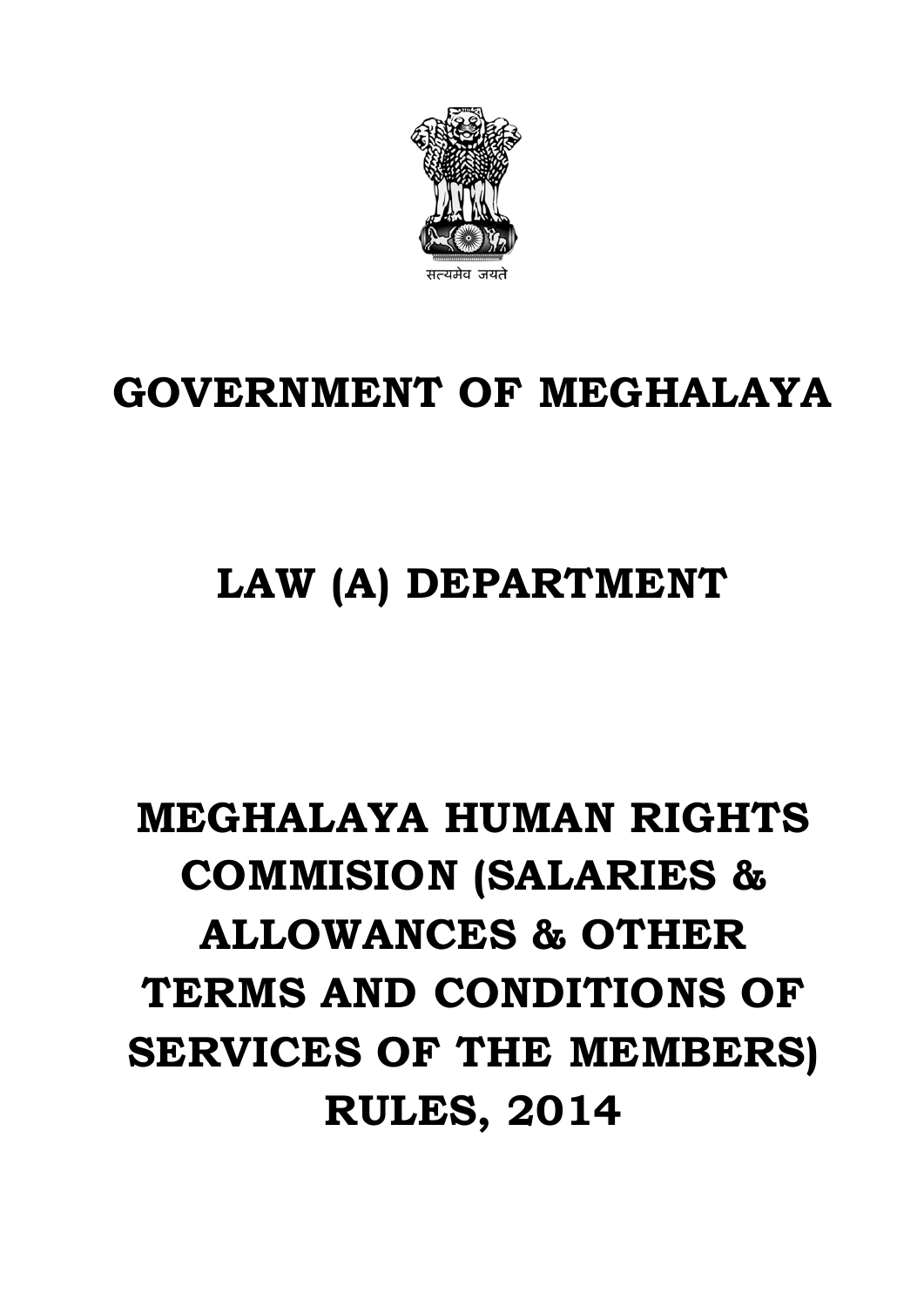#### **The 6th M arch, 2014.**

### **MEGHALAYA HUMAN RIGHTS COMMISSION (SALARIES AND ALLOWANCES AND OTHER TERMS AND CONDITIONS OF SERVICE OF THE MEMBERS) RULES, 2014**

**No.POL.155/96/Pt/293**.-In exercise of the powers conferred by sub-section (1) of Section 41 of the Protection of Human Rights Act, 1993 (Central Act 10 of 1994), the Governor of Meghalaya is hereby pleased to make the following Rules, namely, -

1. *Short title and commencement*. – (1) These Rules may be called the Meghalaya Human Rights Commission (Salaries and Allowances and other Terms and Conditions of Service of the Members) Rules, 2014.

(2) They shall come into force on the date of their publication in the Official Gazette.

- 2. *Definitions*. (1) In these rules, unless the context otherwise requires
	- (a) "Act" means the Protection of Human Rights Act, 1993 (Central Act 10 of 1994);
	- (b) "Chairperson" means the Chairperson of the State Commission;
	- (c) "Member" means a Member of the State Commission appointed under subsection (2) of Section 21 of the Act and includes the Chairperson; and
	- (d) "State Commission" means the Meghalaya Human Rights Commission constituted under sub-section (1) of Section 21 of the Act.
	- (e) "Leave" includes earned leave.

(2) Words and expressions used in these rules and not defined but defined in the Act shall have the meanings, respectively, as-signed to them in the Act.

- 3. *Salary*. There shall be paid to
	- (a) The Chairperson a salary which is equal to the salary of the Chief Justice of a High Court.

Provided that where the Chairperson is a person who has been a Judge of the Supreme Court, his salary and allowances shall be equal to the salary and allowances last drawn by him as Judge of the Supreme Court.

> (b) Member, salary and allowances which is equal to the salary and allowances of a Judge of the High Court:

Provided that if a sitting judge of the High Court is appointed as member then notwithstanding anything contained in this rule, the rules regarding pay and allowances applicable to a Judge of the Gauhati High Court shall be applicable to him till the date of his superannuation and thereafter the provisions of this rule shall apply to him:

Provided that if the Chairperson at the time of his appointment, was in receipt of, or being eligible so to do, had elected to draw, a pension (other than disability pension) in respect of any previous service under the Central Government or the Government of a State, his salary in respect of the service as a Chairperson shall be reduced –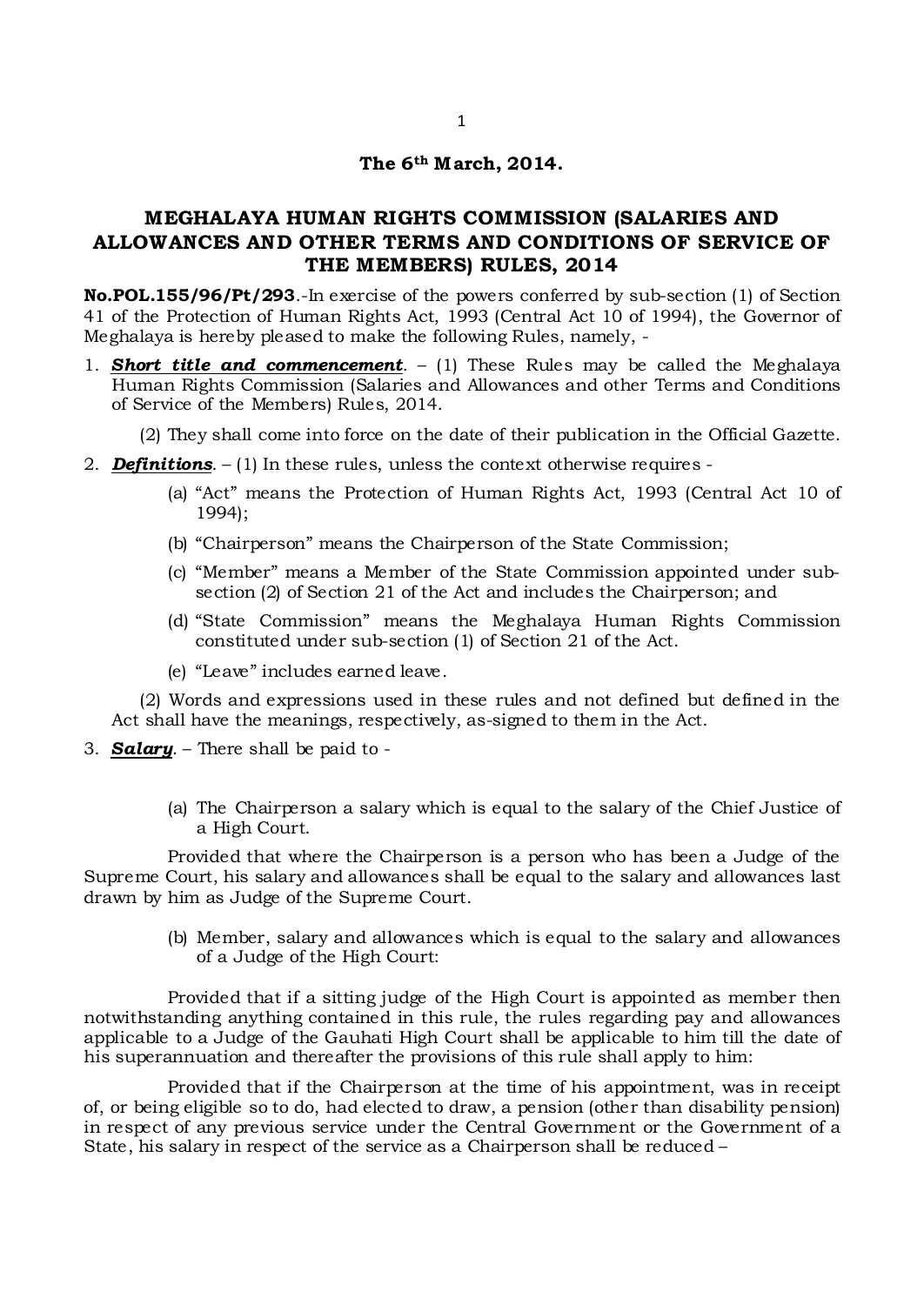- (i) by the amount of such pension;
- (ii) if he had, before assuming office, received, in lieu of a portion of the pension due to him in respect of such previous service, the commuted value thereof, by the amount of such portion of the pension.

4. *Leave*. – (1) A person on appointment as :-

 (a) the Chairperson shall be entitled to leave, as admissible to the Chief Justice of a High Court.

Provided that if the Chairperson has been a Judge of the Supreme Court, he shall be entitled to leave as admissible to a Judge of the Supreme Court.

(b) a member shall be entitled to leave as follows:-

(i) earned leave of fifteen days for every completed calendar year of service or a part thereof;

(ii) half pay leave on medical ground or on private affairs at the rate of twenty days in respect of each completed year of service and the leave salary for half pay leave shall be equivalent to half of the leave salary admissible during the earned leave;

(iii) leave on half pay can be commuted to full pay leave at the discretion of the member if it is taken on medical ground and is supported by a medical certificate from the competent medical authority;

(iv)Extraordinary leave without pay and allowances up to a maximum of one hundred eighty days in one term of office:

Provided that if any member has been a judge of the High Court he shall be entitled to leave as admissible to a Judge of the High Court.

(2) On the expiry of the term of office in the State Commission, the Chairperson and Member shall be entitled to receive cash equivalent of leave salary in respect of the earned leave standing to his credit, subject to the condition that the maximum of leave encashed under this sub-rule or at the time of retirement from previous service, as the case may be or taken together shall not in any case exceed 300 days.

(3) The Chairperson and the members shall be entitled to receive dearness allowances as admissible on the leave salary under sub-rule (2) at the rates in force on the date of relinquishment of their office in the State Commission:

Provided that he shall not be entitled to city compensatory allowance or any other allowance on such leave.

(4) If a sitting Judge of the High Court is appointed as a member, then notwithstanding anything contained in sub-rules (1), (2) or (3), the provisions of chapter II of the High Court Judge (Conditions of Service) Act, 1954 shall apply to him upto the date of his superannuation as a sitting Judge of the High Court and thereafter he shall be entitled to leave in accordance with the provisions of sub-rules (1) to (3) of this rule.

5. *Leave Travel Concession*. – The Chairperson shall be entitled to leave travel concession at the same rates and at the same scales and on the same conditions as are applicable to the Chief Justice of High Court; and Members shall be entitled to leave travel concession at the same rates and at the same scales, and on the same conditions as are applicable to a Secretary to the Government of Meghalaya belonging to the Indian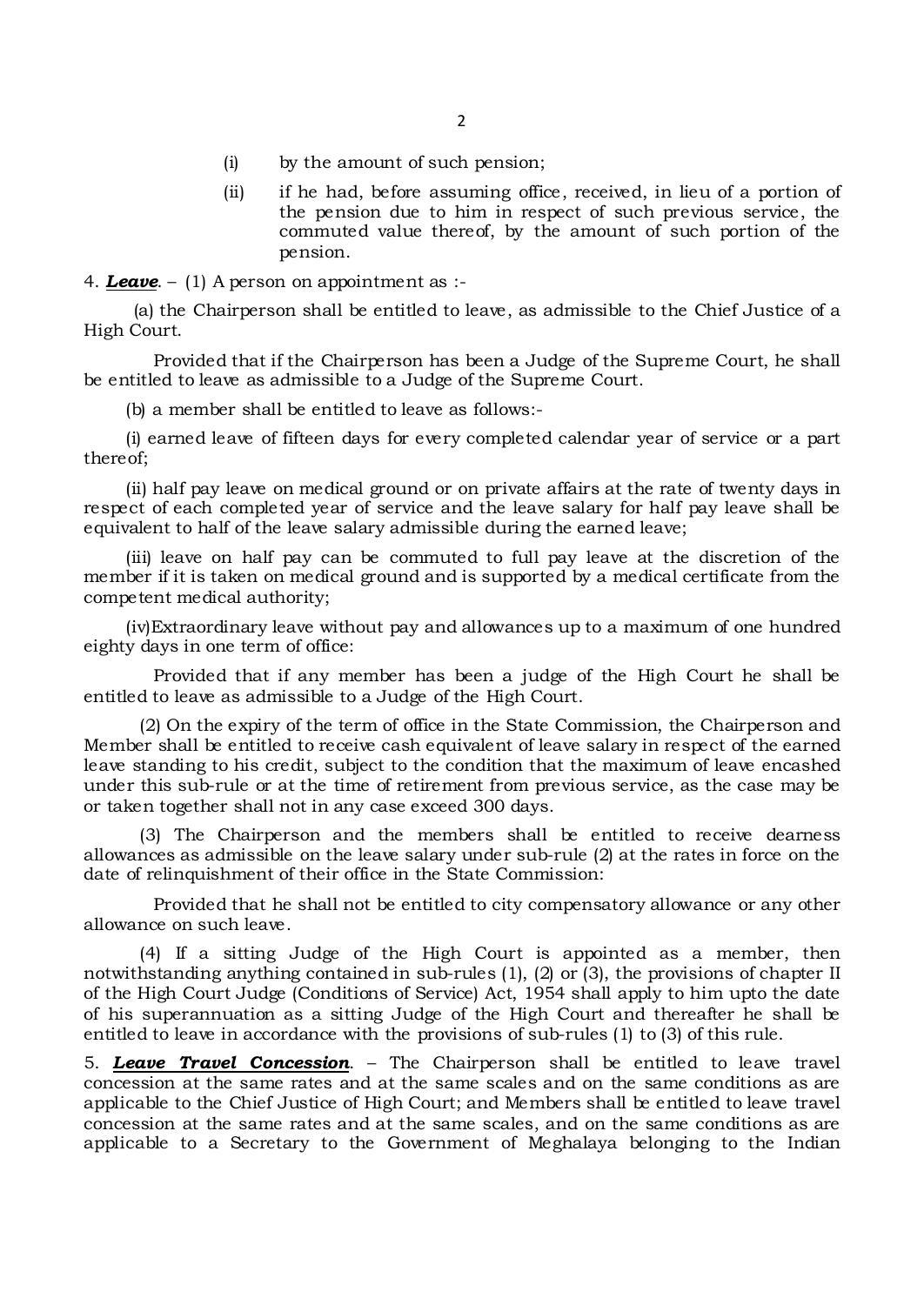Administrative Service. However, if a sitting Judge of a High Court is appointed as a member, then notwithstanding anything contained in this rule, the rules applicable to a Judge of the Gauhati High Court shall be applicable till the date of his superannuation and thereafter the provisions of this rule shall apply:

Provided that in the case of the Chairperson who has been a Judge of the Supreme Court, he shall be entitled to the same leave travel concession as are admissible to a Judge of the Supreme Court under the Supreme Court Judges (Traveling Allowances) Rules, 1959 and in case of a member, who has been a Judge of a High Court, the rules applicable to a Judge of the High Court shall be applicable to him.

6. *Authority competent to grant*. – The Governor shall be the authority competent to sanction leave to the Chairperson and the Chairperson shall be the authority competent to sanction leave to a member**.**

7. *Travel Allowances and Daily Allowances*. – (i) While on tour (including the journey undertaken to join the State Commission or on the expiry of his term with the State Commission to proceed to his home town) the Chairperson shall be entitled to travel allowance, allowances for transportation of personal effects, daily allowance and other similar matters at the same scales and at the same rates as are admissible to the Chief Justice of a High Court:

Provided if the Chairperson has been a Judge of the Supreme Court, he shall be entitled to travel allowances which are referred in this sub-rule at the same scales and the same rates as are admissible to a Judge of the Supreme Court under the Supreme Court Judges (Traveling Allowances) Rules, 1959.

(ii) While on tour (including the journey undertaken to join the State Commission or on the expiry of his term with the State Commission to proceed to his home town) the Members shall be entitled to;

- (a) Traveling allowance, allowances for transportation of personal effects and other similar matter at the same scales and at the same rates as are admissible to a Secretary to the Government of Meghalaya;
- (b) Daily allowance at the same rates as are admissible to Secretary to the Government of Meghalaya;

Provided that if a sitting Judge of the High Court is appointed as member, notwithstanding anything contained in this rule, the rules applicable to a Judge of the High Court shall be applicable till the date of his superannuation and thereafter the provisions of this rule shall apply:

Provided further that where a member has been a Judge of the High Court he shall be entitled to travel allowances which are referred in this sub-rule at the same scales and same rates as are admissible to a Judge of the High Court.

8. *Other conditions of service*. – The conditions of service relating to provisions of accommodation, conveyance facilities, medical facilities and other conditions of service applicable to -

- (i) the Chief Justice of a High Court, shall apply to the Chairperson, and
- (ii) the sitting Judge of the High Court, shall apply to a member:

Provided that where the Chairperson is a person who has been a Judge of the Supreme Court, the conditions of service referred to in these rules shall be the same as